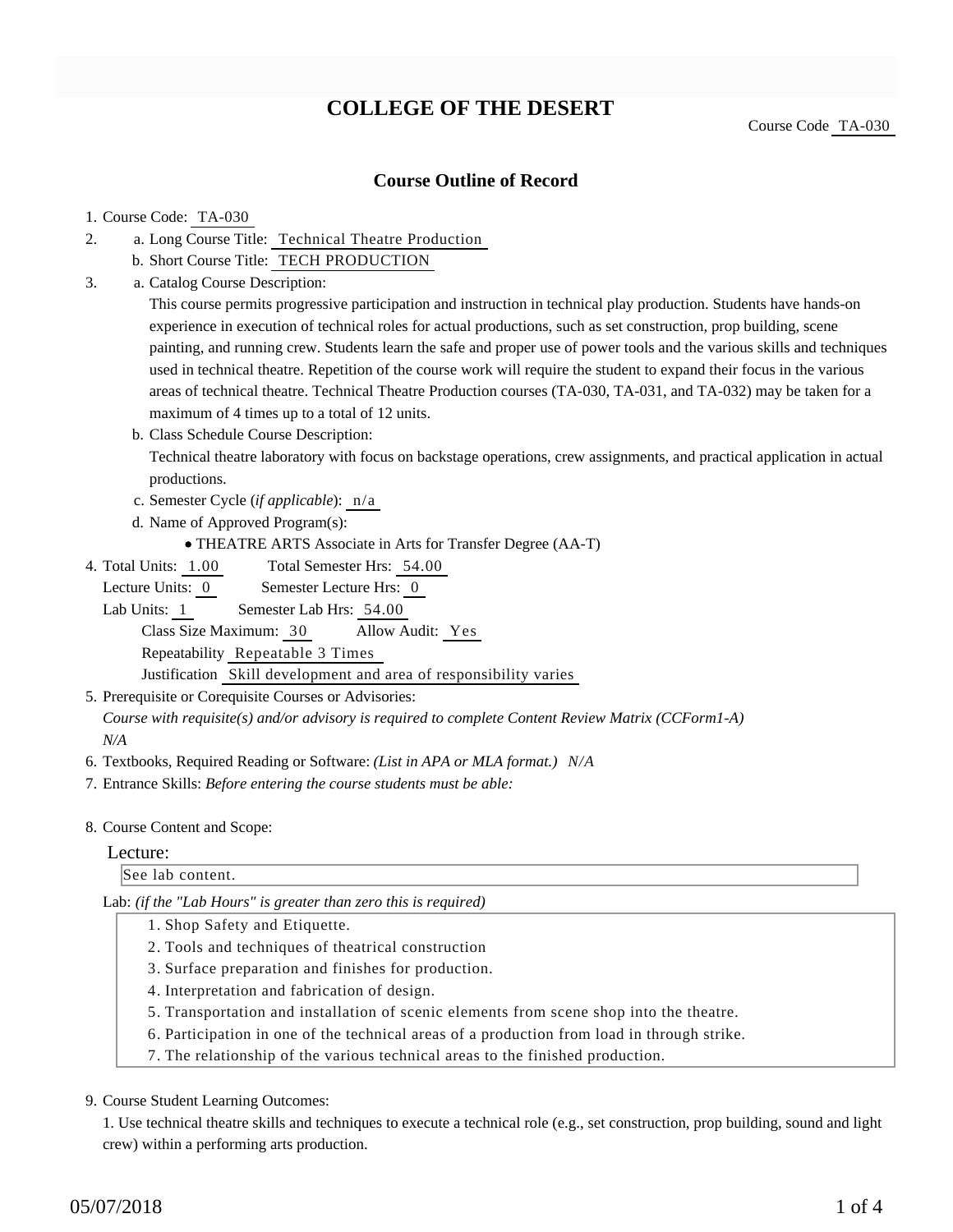- 10. Course Objectives: Upon completion of this course, students will be able to:
	- a. Identify and demonstrate safe use of hand tools.
	- b. Identify and demonstrate safe use of power tools.
	- c. Identify and demonstrate use of construction materials.
	- d. Identify and demonstrate use of construction hardware.
	- e. Demonstrate basic construction techniques used in theatre.
	- f. Identify and demonstrate use of standard scenic elements used in theatre.
	- g. Demonstrate basic paint techniques used in theatre.
	- h. Demonstrate basic rigging techniques used in theatre.
	- i. Identify and demonstrate usage of lighting instruments and control used in theatre.
	- j. Identify and demonstrate usage of play back equipment and control used in theatre.

k. Perform duties and responsibilities of various running crews for production (sets, lights, sound, props, costume, stage management, construction, paint, electrics and house management). Repeated enrollment will require and expand student's knowledge, skill level and responsibilities to the department productions.

11. Methods of Instruction: *(Integration: Elements should validate parallel course outline elements)* 

- a. Collaborative/Team
- b. Demonstration, Repetition/Practice
- c. Laboratory
- d. Observation
- e. Participation

## Other Methods:

Supervision by instructor. Repetition of techniques for skill building. Handouts of shop safety guidelines, tools and usage, hardware, and materials used in theatre. Interpretation of designs by instructor for individual fabrication. Practical demonstration of fabrication and finishing of individual projects.

12. Assignments: (List samples of specific activities/assignments students are expected to complete both in and outside of class.) In Class Hours: 54.00

## Outside Class Hours: 0

- a. In-class Assignments
	- a. Study handouts for review.
	- b. Fabrication and finish of individual projects.
	- c. Crew assignment for theatre production.
	- d. Participate in loading in and out of the performance space.
- b. Out-of-class Assignments

None.

13. Methods of Evaluating Student Progress: The student will demonstrate proficiency by:

- Group activity participation/observation
- Student participation/contribution
- Other

a. Practical demonstration of proper tool safety and usage. b. Evaluation of student's individual projects. c. Evaluation of student's participation in crew assignments. d. Evaluation of student's participation in load in and strike of theatre production.

- 14. Methods of Evaluating: Additional Assessment Information:
- 15. Need/Purpose/Rationale -- All courses must meet one or more CCC missions.

PO-GE C3 – Arts, Humanities, and Culture

Show how and why the visual and performing arts are unique and how inherent meaning in the arts transcends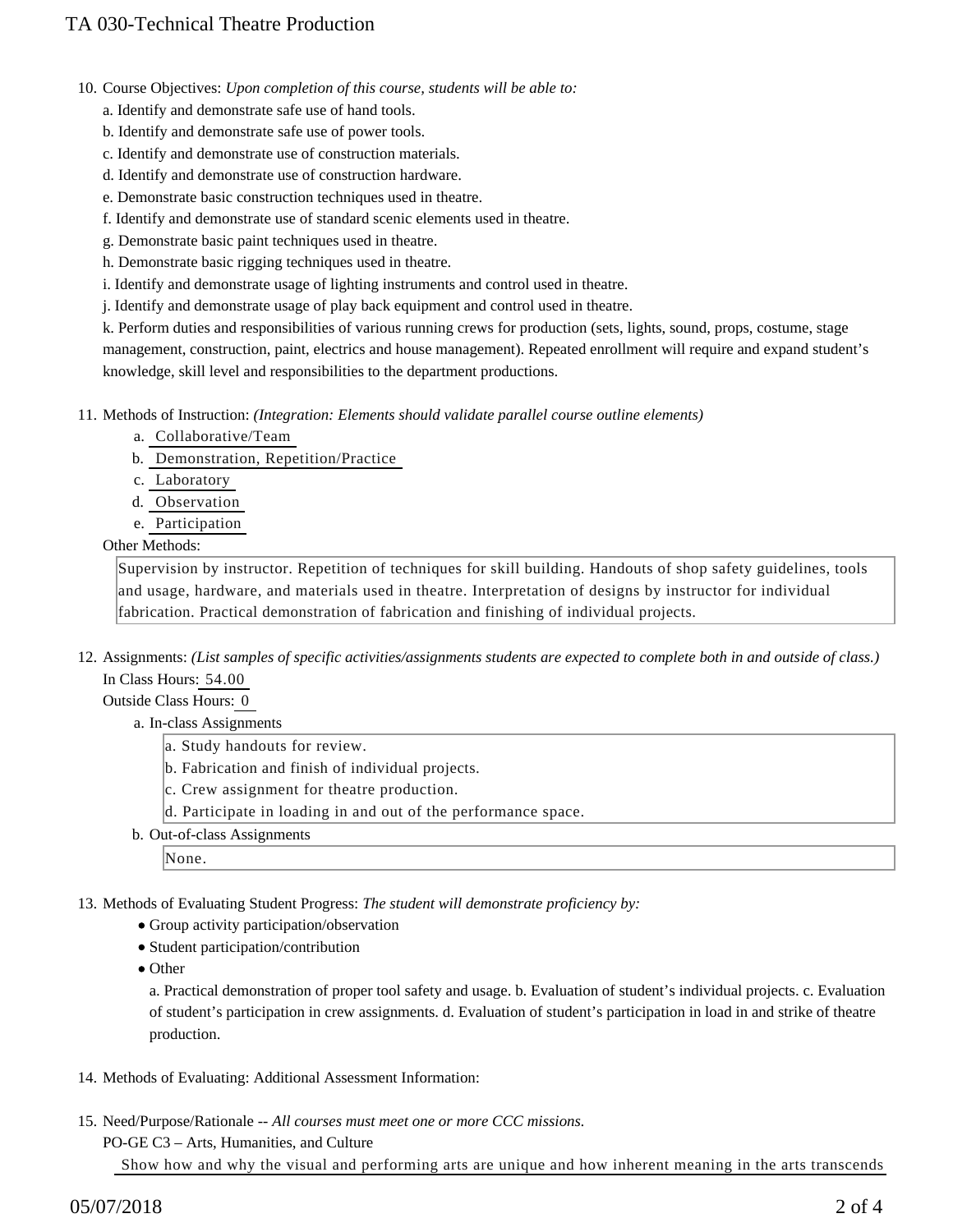# TA 030-Technical Theatre Production

| written and verbal communication;                                                                                  |                      |                     |                     |
|--------------------------------------------------------------------------------------------------------------------|----------------------|---------------------|---------------------|
| Effectively communicate and express themselves and make themselves understood through visual, auditory,            |                      |                     |                     |
| tactile, and symbolic means.                                                                                       |                      |                     |                     |
| IO - Aesthetics                                                                                                    |                      |                     |                     |
| Apply imagination to artistic expression.                                                                          |                      |                     |                     |
| Value appearance in terms of how pleasing it is in movement, form, and function.                                   |                      |                     |                     |
| 16. Comparable Transfer Course                                                                                     |                      |                     |                     |
|                                                                                                                    |                      |                     |                     |
| <b>University System</b><br>Campus                                                                                 | <b>Course Number</b> | <b>Course Title</b> | <b>Catalog Year</b> |
| 17. Special Materials and/or Equipment Required of Students:                                                       |                      |                     |                     |
| 1. Clothing suitable for working in a shop environment                                                             |                      |                     |                     |
| 2. safety glasses                                                                                                  |                      |                     |                     |
| 3. work gloves                                                                                                     |                      |                     |                     |
|                                                                                                                    |                      |                     |                     |
| <sup>18.</sup> Materials Fees:<br><b>Required Material?</b>                                                        |                      |                     |                     |
| <b>Material or Item</b>                                                                                            | <b>Cost Per Unit</b> |                     | <b>Total Cost</b>   |
| 19. Provide Reasons for the Substantial Modifications or New Course:                                               |                      |                     |                     |
|                                                                                                                    |                      |                     |                     |
| Periodic update                                                                                                    |                      |                     |                     |
| 20.<br>a. Cross-Listed Course (Enter Course Code): N/A                                                             |                      |                     |                     |
| b. Replacement Course (Enter original Course Code): N/A                                                            |                      |                     |                     |
| 21. Grading Method (choose one): Letter Grade Only                                                                 |                      |                     |                     |
| 22. MIS Course Data Elements                                                                                       |                      |                     |                     |
| a. Course Control Number [CB00]: CCC000583270                                                                      |                      |                     |                     |
| b. T.O.P. Code [CB03]: 100600.00 - Technical Theater                                                               |                      |                     |                     |
| c. Credit Status [CB04]: D - Credit - Degree Applicable                                                            |                      |                     |                     |
| d. Course Transfer Status [CB05]: A = Transfer to UC, CSU                                                          |                      |                     |                     |
| e. Basic Skills Status [CB08]: $2N = Not basic skills course$                                                      |                      |                     |                     |
| f. Vocational Status [CB09]: Clearly Occupational                                                                  |                      |                     |                     |
| g. Course Classification [CB11]: Y - Credit Course                                                                 |                      |                     |                     |
| h. Special Class Status [CB13]: N - Not Special                                                                    |                      |                     |                     |
| i. Course CAN Code [CB14]: N/A                                                                                     |                      |                     |                     |
| j. Course Prior to College Level [CB21]: $Y = Not$ Applicable                                                      |                      |                     |                     |
| k. Course Noncredit Category [CB22]: Y - Not Applicable                                                            |                      |                     |                     |
| 1. Funding Agency Category [CB23]: $Y = Not$ Applicable                                                            |                      |                     |                     |
| m. Program Status [CB24]: $1 =$ Program Applicable                                                                 |                      |                     |                     |
| Name of Approved Program (if program-applicable): THEATRE ARTS                                                     |                      |                     |                     |
| Attach listings of Degree and/or Certificate Programs showing this course as a required or a restricted elective.) |                      |                     |                     |
| 23. Enrollment - Estimate Enrollment                                                                               |                      |                     |                     |
| First Year: 12                                                                                                     |                      |                     |                     |
| Third Year: 20                                                                                                     |                      |                     |                     |
|                                                                                                                    |                      |                     |                     |
| 24. Resources - Faculty - Discipline and Other Qualifications:                                                     |                      |                     |                     |
| a. Sufficient Faculty Resources: Yes                                                                               |                      |                     |                     |

b. If No, list number of FTE needed to offer this course: *N/A*